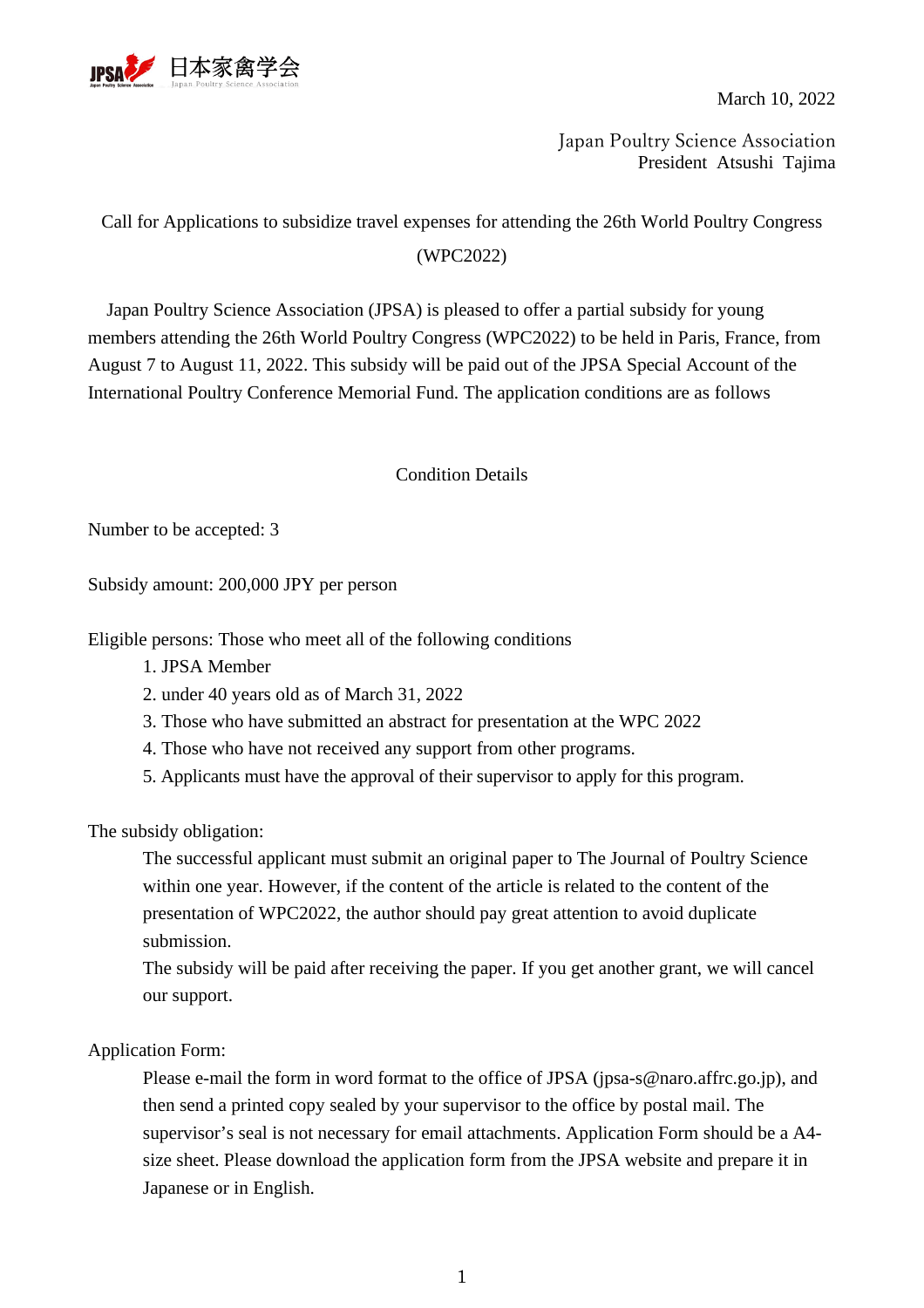

Application deadline: Friday, May 20, 2022. [due](https://eow.alc.co.jp/search?q=due&ref=awlj) [NLT](https://eow.alc.co.jp/search?q=NLT&ref=awlj)

Submit to: Japan Poultry Science Association Institute of Livestock and Grassland Science, NARO 2 Ikenodai, Tsukuba, Ibaraki, 305-0901, Japan E-mail: jpsa-s@naro.affrc.go.jp

Adoption judgment: Judged by the International Exchange Committee of JPSA

- Announcement: The applicant will be notified of the results as soon as possible after the adoption judgment. The successful applicant's names will also be reported in the Japanese Journal of Poultry Science.
- Contact: Japan Poultry Science Association (TEL&FAX: 029-838-8777 E-mail: jpsa-s@naro.affrc.go.jp)